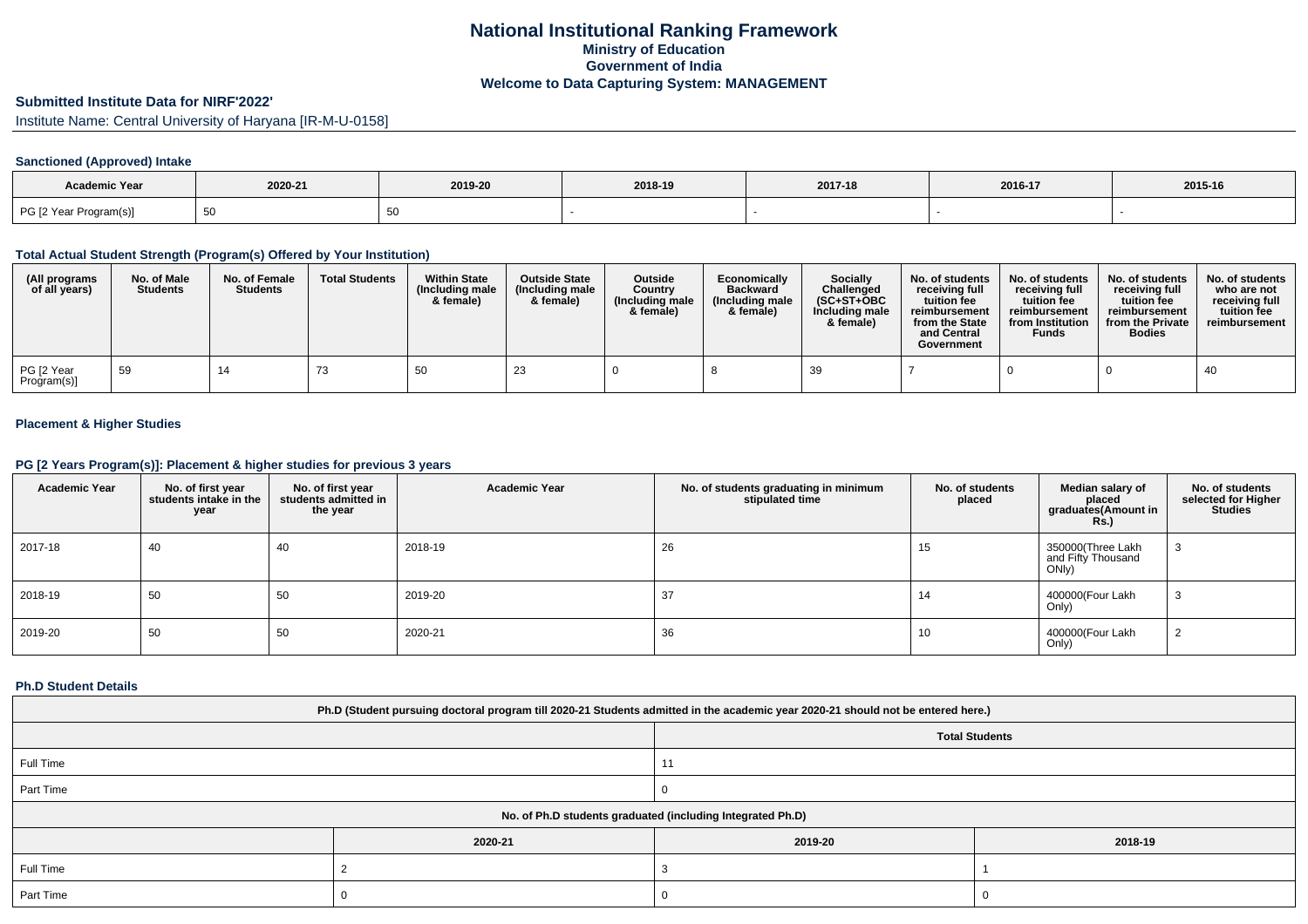#### **Financial Resources: Utilised Amount for the Capital expenditure for previous 3 years**

| <b>Academic Year</b>                                                                                                                                                           | 2020-21                                                   | 2019-20                                                                           | 2018-19                                          |  |  |  |  |  |
|--------------------------------------------------------------------------------------------------------------------------------------------------------------------------------|-----------------------------------------------------------|-----------------------------------------------------------------------------------|--------------------------------------------------|--|--|--|--|--|
|                                                                                                                                                                                | <b>Utilised Amount</b>                                    | <b>Utilised Amount</b>                                                            | <b>Utilised Amount</b>                           |  |  |  |  |  |
| Annual Capital Expenditure on Academic Activities and Resources (excluding expenditure on buildings)                                                                           |                                                           |                                                                                   |                                                  |  |  |  |  |  |
| Library (Books, Journals and e-Resources only)                                                                                                                                 | 45785 (Forty five thousand seven hundred and eighty five) | 2737476 (Twenty seven lakh thirty seven thousand four<br>hundred and seventy six) | 85206 (Eighty five thousand two hundred and six) |  |  |  |  |  |
| Expenditure on setting up/upgradation of laboratory                                                                                                                            | 100000 (One lakh)                                         | 99990 (Ninety nine thousand nine hundred and ninety)                              | 0 (Zero)                                         |  |  |  |  |  |
| Other expenditure on creation of Capital Assets (For setting up<br>classrooms, seminar hall, conference hall, library excluding<br>expenditure on Land , Building, Roads etc.) | 0 (Zero)                                                  | 938265 (Nine lakh thirty eight thousand two hundred and sixty<br>five)            | 0 (Zero)                                         |  |  |  |  |  |

## **Financial Resources: Utilised Amount for the Operational expenditure for previous 3 years**

| <b>Academic Year</b>                                                                                                                                                                            | 2020-21                                                        | 2019-20                                                                | 2018-19                                                                           |  |  |  |  |  |
|-------------------------------------------------------------------------------------------------------------------------------------------------------------------------------------------------|----------------------------------------------------------------|------------------------------------------------------------------------|-----------------------------------------------------------------------------------|--|--|--|--|--|
|                                                                                                                                                                                                 | <b>Utilised Amount</b>                                         | <b>Utilised Amount</b>                                                 | <b>Utilised Amount</b>                                                            |  |  |  |  |  |
| <b>Annual Operational Expenditure</b>                                                                                                                                                           |                                                                |                                                                        |                                                                                   |  |  |  |  |  |
| Salaries (Teaching and Non Teaching staff)                                                                                                                                                      | 7581031 (Seventy five lakh eighty one thousand and thirty one) | 7305009 (Seventy three lakh five thousand and nine)                    | 7090023 (Seventy lakh ninety thousand and twenty three)                           |  |  |  |  |  |
| Maintenance of Academic Infrastructure or consumables and<br>other running expenditures (excluding maintenance of hostels<br>and allied services, rent of the building, depreciation cost, etc) | 50000 (Fifty thousand)                                         | 4632560 (Forty six lakh thirty two thousand five hundred and<br>sixty) | 4776978 (Forty seven lakh seventy six thousand nine hundred<br>and seventy eight) |  |  |  |  |  |
| Seminars/Conferences/Workshops                                                                                                                                                                  | $0$ (Zero)                                                     | 39040 (Thirty nine thousand forty rupees)                              | 0 (Zero)                                                                          |  |  |  |  |  |

### **Sponsored Research Details**

| <b>Financial Year</b>                    | 2020-21 | 2019-20 | 2018-19                       |  |
|------------------------------------------|---------|---------|-------------------------------|--|
| Total no. of Sponsored Projects          |         |         |                               |  |
| Total no. of Funding Agencies            |         |         |                               |  |
| Total Amount Received (Amount in Rupees) |         |         | 360000                        |  |
| Amount Received in Words                 | Zero    | Zero    | Three lakh and sixty thousand |  |

## **Consultancy Project Details**

| <b>Financial Year</b>                    | 2020-21 | 2019-20 | 2018-19 |
|------------------------------------------|---------|---------|---------|
| Total no. of Consultancy Projects        |         |         |         |
| Total no. of Client Organizations        |         |         |         |
| Total Amount Received (Amount in Rupees) |         |         |         |
| Amount Received in Words                 | Zero    | Zero    | Zero    |

## **Executive Development Program/Management Development Programs**

| l Yeal<br><b>Financial</b> | 2020-2 | 2019-20<br>. | 2018-19<br>_____ |
|----------------------------|--------|--------------|------------------|
|----------------------------|--------|--------------|------------------|